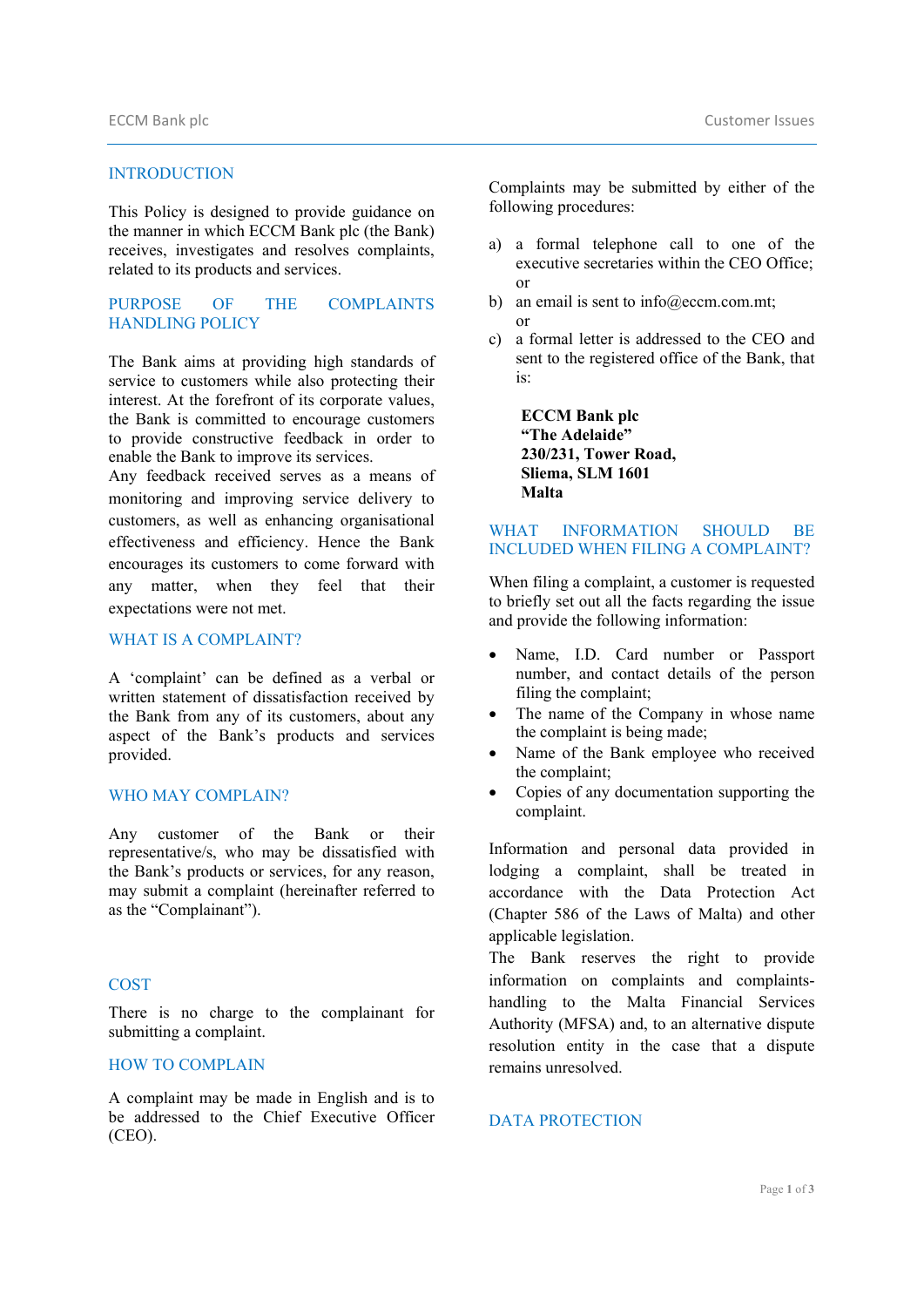The Bank will ensure that when handling complaints, it shall abide with any data protection laws, including the Data Protection Act (Chapter 586 of the Laws of Malta) and any regulations issued thereunder, including the Regulation (EU) 2016/679 of the European Parliament and of the Council of 27 April 2016 on the protection of natural persons with regard to the processing of personal data and on the free movement of such data.

## ACKNOWLEDGMENT OF COMPLAINTS

Once a complaint is received in line with Section 4 above, the Bank commits itself to acknowledge receipt in writing of the complaint within 2 working days.

Such written acknowledgement should include confirmation to the complainant that:

- a) the Bank will investigate the complaint;
- b) the Bank will, on completion of the investigation and without unnecessary delay, inform the complainant, in writing, about the outcome of the investigation and describing its proposed course of action; and
- c) if the investigation is not completed within 15 working days from the date of receipt of the complaint, the Bank shall inform the complainant of such fact before the end of this period.

### RESPONSE TO A COMPLAINT

In normal circumstances, the Bank should be in a position to process the complaint and respond within 15 business days from receipt of the complaint.

If the Bank is not in a position to reply within this timeframe, the Bank shall immediately inform to the complainant:

- a) the reasons of the causes of the delay;
- b) an indication as to when a final reply will be received, in any case by not later than 35 days from date of receipt of the complaint; and
- c) inform the complainant that, if it is not satisfied with the progress of the investigation, it has a right to refer to other Alternative Dispute Resolution fora, including referring the matter to the Office of the Arbiter for Financial Services.

# RIGHTS OF A COMPLAINANT DURING THE COMPLAINT PROCESS

The complainant has the right to:

- a) enquire as to the status of their complaint;
- b) withdraw the complaint by a notification in writing to the Bank's CEO, highlighting the reason for the withdrawal.

### RIGHTS OF A COMPLAINANT AFTER THE COMPLAINT PROCESS

Should the complainant remain unsatisfied with the Bank's final reply, or no agreement was reached between the parties, one may refer the matter to the Office of the Arbiter for Financial Services, 1st Floor, St Calcedonius Square, Floriana, FLN 1530, Malta. Telephone: +356 21249245.

Email - *complaint.info@financialarbiter.org.mt* 

*.* 

Further information may be obtained through the official website: